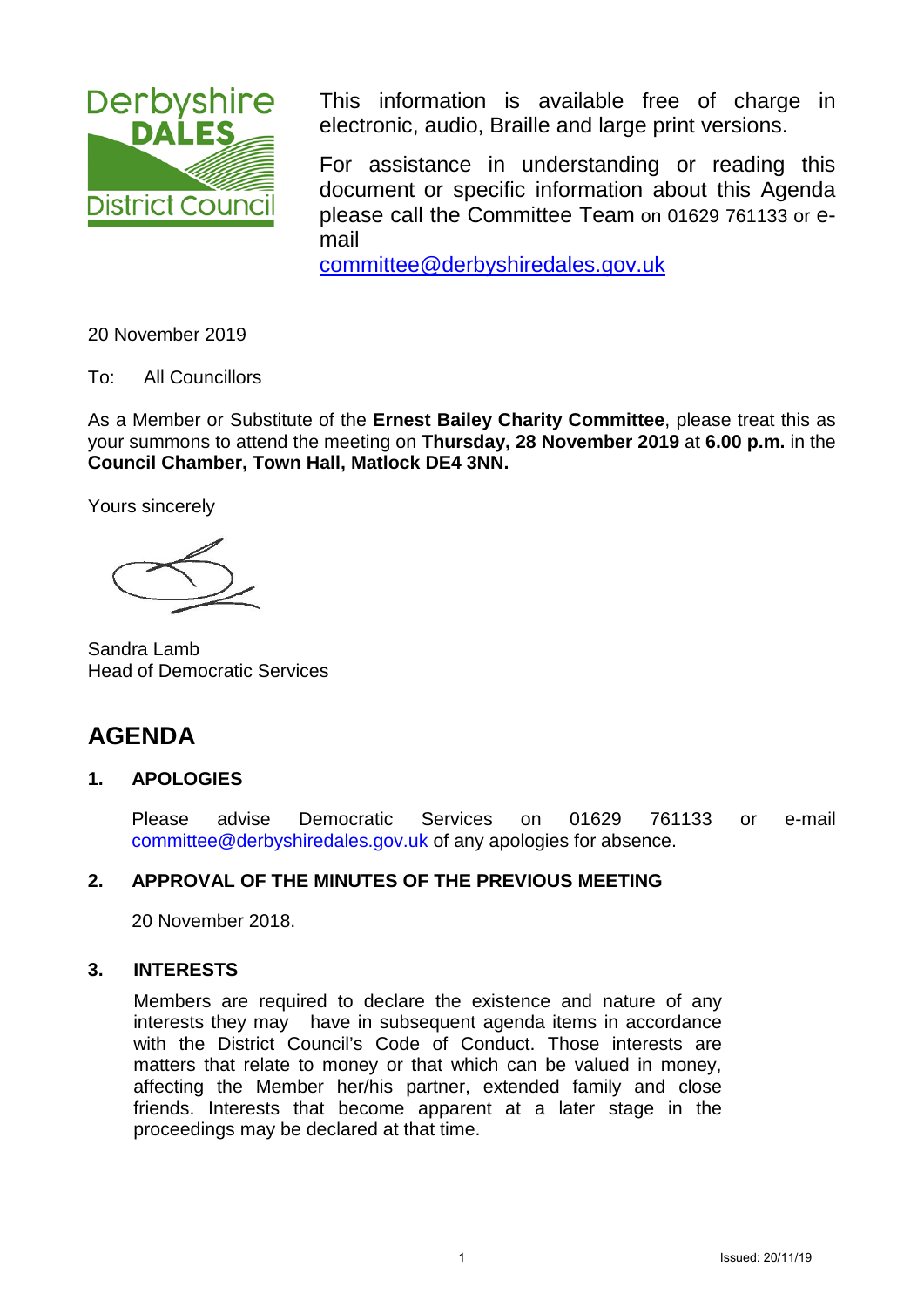## <span id="page-1-0"></span>**5. [STATEMENT OF FINANCIAL POSITION](#page-2-0)**

To inform members of the financial position of the Charity as at the end of 2018/98 financial year, together with estimates for 2019/20, and to seek approval for the investment of the Charity's funds.

## **6. [DISTRIBUTION OF CHARITABLE FUNDS](#page-5-0)**

To consider applications for grants from Charitable funds.

## NOTE

Members of the public requiring further information about this Agenda are requested to contact the Committee Team on 01629 761133 or e-mail [committee@derbyshiredales.gov.uk](mailto:committee@derbyshiredales.gov.uk)

Members of the Committee: Councillors: Jason Atkin (VC), Matthew Buckler, Martin Burfoot, Sue Burfoot, Paul Cruise, Steve Flitter, David Hughes, Joyce Pawley, Garry Purdy, Mark Salt (Chairman), Andrew Statham, Colin Swindell and Steve Wain.

## Page Nos.

**03 - 05** 

**06 - 11**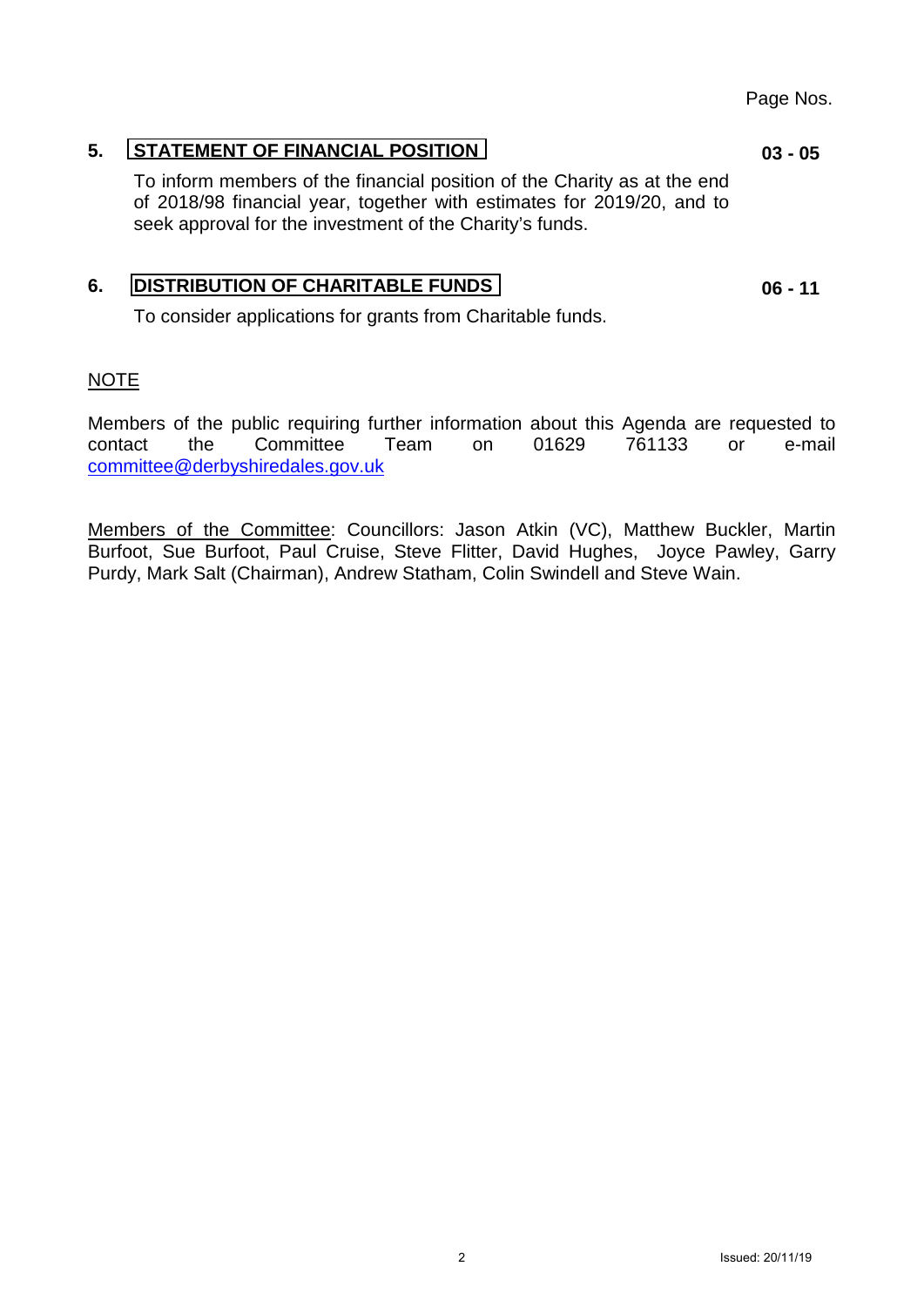## <span id="page-2-0"></span>**NOT CONFIDENTIAL – For public release <b>Internal CONFIDENTIAL** – For public release

ERNEST BAILEY CHARITY COMMITTEE 28 NOVEMBER 2019

Report of the Head of Resources

# **[STATEMENT OF FINANCIAL POSITION](#page-1-0)**

## **PURPOSE OF REPORT**

This report sets out the financial position of the Charity as at the end of the 2018/19 financial year and provides estimates for 2019/20. The report also seeks approval for the investment of the Charity's funds.

#### **RECOMMENDATIONS**

- 1. That the financial statement for the 2018/19 financial year be received.
- 2. That the funds of the Charity continue to be invested with Derbyshire Dales District Council.
- 3. That the Review be progressed as resources are available.

## **WARDS AFFECTED**

Matlock All Saints, Matlock St. Giles & Tansley, Darley Dale, Masson, Stanton, Winster & South Darley

#### **STRATEGIC LINK**

Not applicable as the Committee is acting as Trustee of a charitable fund.

## **1 REPORT**

#### **1.1 Financial Statement**

The tables below detail the various financial transactions for 2018/19 and 2019/20. The Charity's annual accounts must be submitted to the Charity Commissioners within ten months of the financial year end.

## **Table 1: Actual 2018/19**

| Balance b/fwd |               | 156,024 |
|---------------|---------------|---------|
| Income -      | Interest      | 1,500   |
|               |               | 157,524 |
| Expenditure - | <b>Grants</b> | 1,500   |
| Balance c/fwd |               | 156,024 |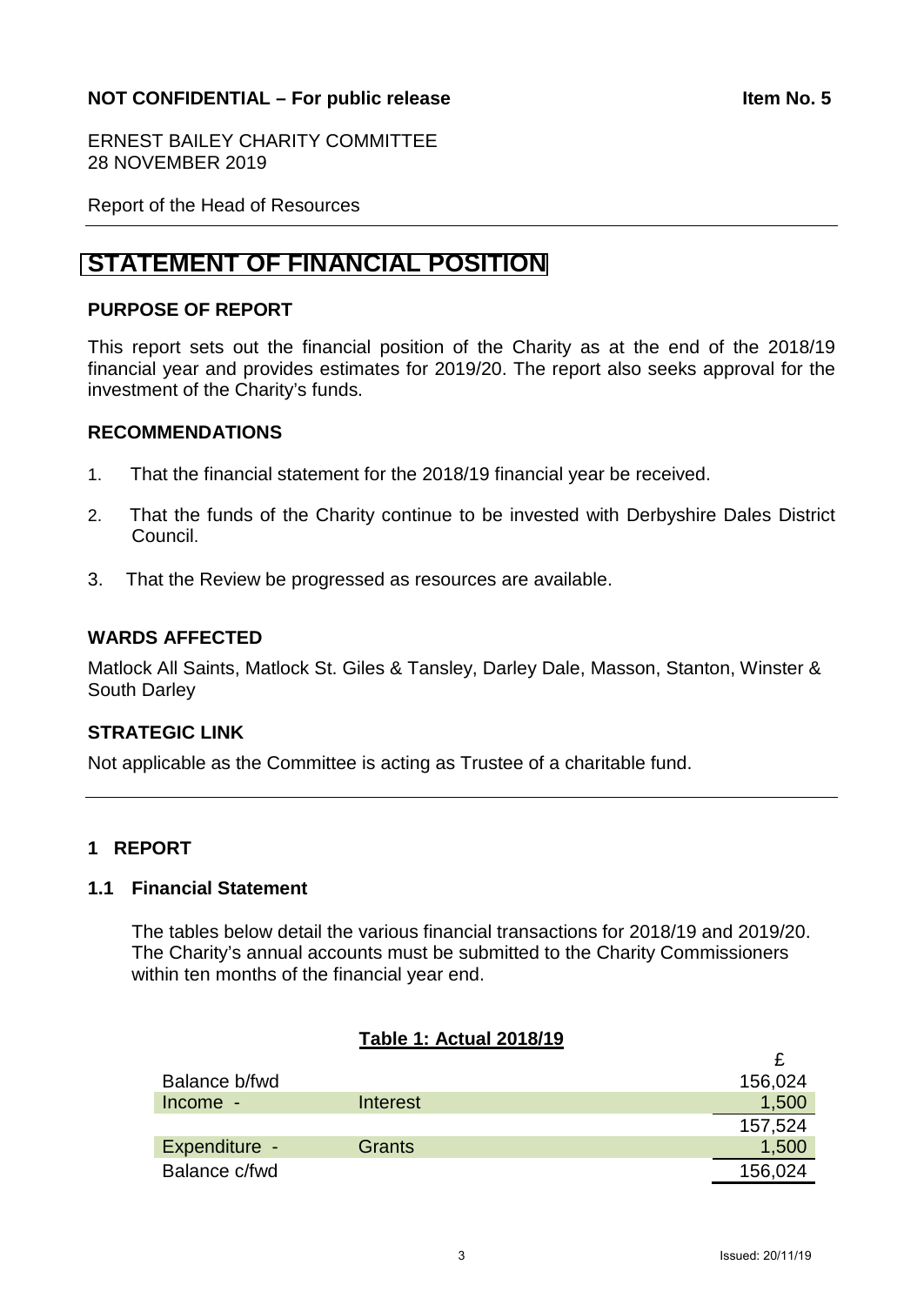|  | Table 2 : Estimate 2019/20 |  |
|--|----------------------------|--|
|  |                            |  |

| Balance b/fwd |                                   | 156,024 |
|---------------|-----------------------------------|---------|
| Income -      | Interest                          | 1,500   |
|               |                                   | 157.524 |
| Expenditure - | Amount available for distribution | 1,500   |
| Balance c/fwd |                                   | 156,024 |

## **Table 3: Maintenance Provision**

|                       | Actual  | <b>Estimate</b> |
|-----------------------|---------|-----------------|
|                       | 2018/19 | 2019/20         |
|                       |         |                 |
| Balance b/fwd         | 3,600   | 3,600           |
| Contribution for year |         |                 |
| Balance c/fwd         | 3,600   | 3,600           |

#### **1.2 Review**

Members will recall that at the Committee meeting held 21 November 2017, it was resolved that a review of the Charity would be undertaken. As officers have been addressing other, higher priority, work areas, no further progress has been made.

## **2 RISK ASSESSMENT**

#### **2.1 Legal**

The recommendations avoid all legal risk.

#### **2.2 Financial**

The Charity has £150,000 invested with Derbyshire Dales District Council and for 2018/19 interest was earned at an average rate of 1.0%.

The amount available in the Distribution Fund at  $1<sup>st</sup>$  April 2019 excluding the maintenance provision was £38,948.45. In accordance with normal practice, the amount available for distribution this year is £1,500, being equal to the estimated interest receivable. Should the Committee decide to award grants totalling more than the recommended level, the result would be a reduction in the amount available for distribution in the future.

As sole Trustee, the Council is under an obligation to look after the assets of the Charity with the same care as it would do its own money. The actual and estimated income and expenditure set out in the report show a proper and prudent management of the Charity's assets.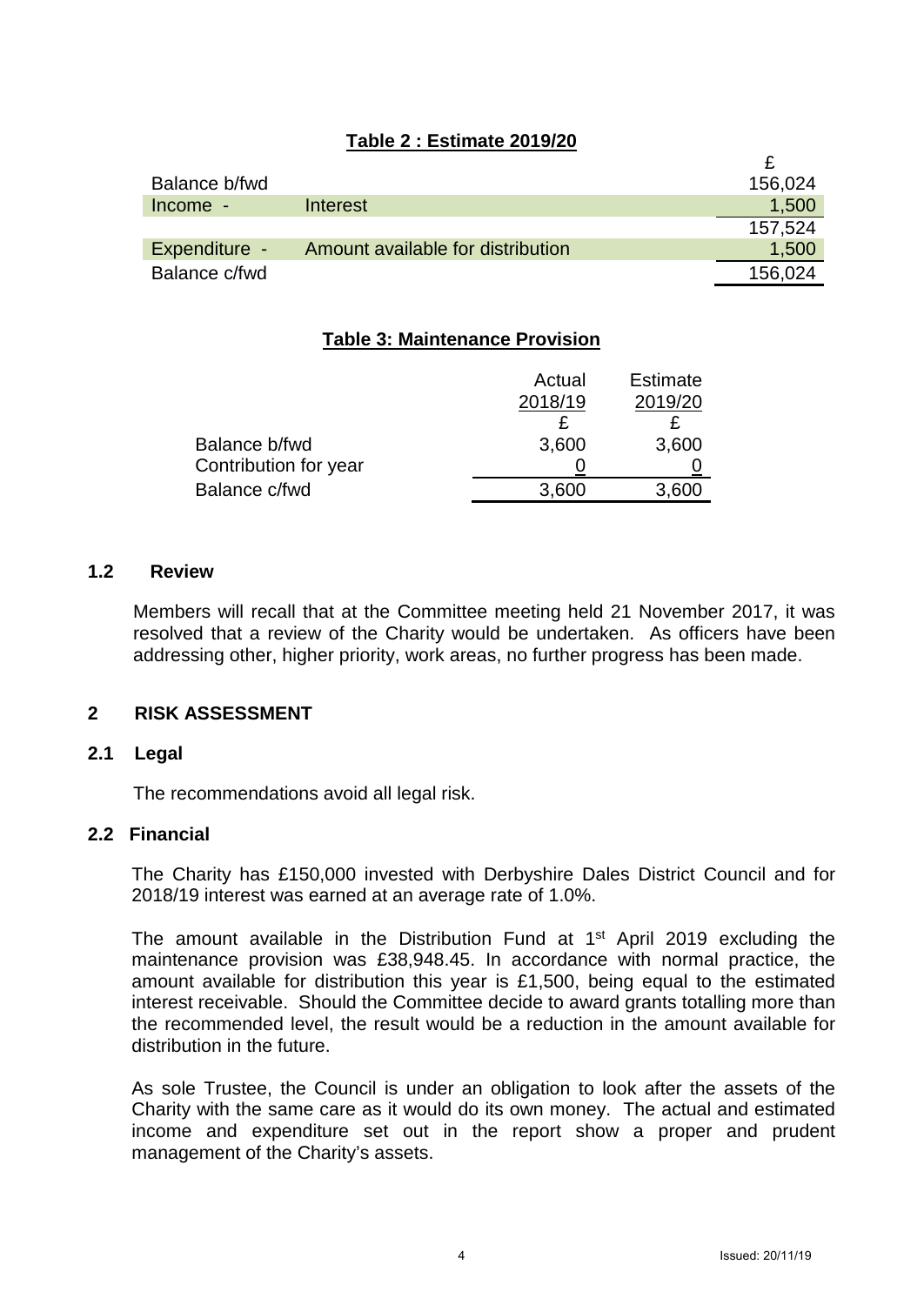## **3. OTHER CONSIDERATIONS**

In preparing this report, the relevance of the following factors has also been considered: prevention of crime and disorder, equalities, environmental, climate change, health, human rights, personnel and property.

## **4. CONTACT INFORMATION**

Karen Henriksen, Head of Resources Telephone: 01629 761284; Email: [karen.henriksen@derbyshiredales.gov.uk](mailto:karen.henriksen@derbyshiredales.gov.uk)

## **5. BACKGROUND INFORMATION**

None.

Attachments: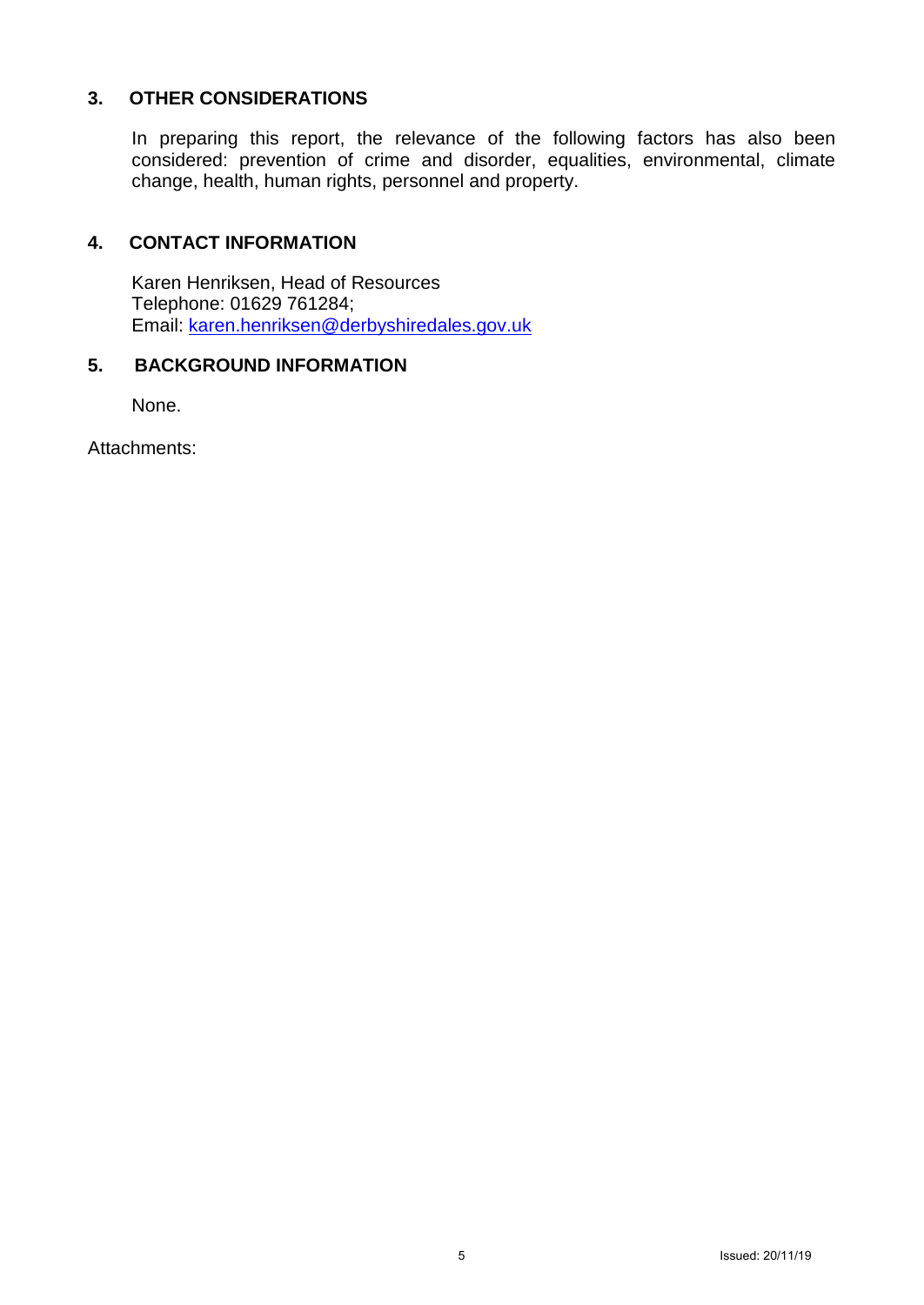<span id="page-5-0"></span>ERNEST BAILEY CHARITY COMMITTEE 28 NOVEMBER 2019

Report of the Head of Community and Environmental Services

# **[DISTRIBUTION OF CHARITABLE FUNDS](#page-1-0)**

## **PURPOSE OF REPORT**

To consider applications for grant aid.

## **RECOMMENDATION**

- 1. That consideration is given to the applications for grant aid as set out in the attached schedules.
- 2. That grants be made conditional upon their being used for the purpose for which the application was made and in accordance with the objects of the Trust.
- 3. That the availability of funds be advertised at the appropriate time to enable applications to be considered in 2020.

## **WARDS AFFECTED**

Matlock All Saints, Matlock St. Giles & Tansley, Darley Dale, Masson, Stanton, Winster & South Darley

## **STRATEGIC LINK**

Not applicable as the Committee is acting as Trustee of a charitable fund.

## **1 BACKGROUND**

The terms of reference for the Ernest Bailey Charity Committee are to ensure that funds are applied for the general benefit of the inhabitants of Matlock and district in one or more of the following ways:

- For the relief of the aged and poor
- For the relief of distress and sickness
- To provide or support facilities for recreation and other leisure time activities
- To provide or support educational facilities, or
- In such other ways as the Trustee thinks fit.

The area of benefit is the former area of the Matlock Urban District Council i.e. Matlock, Matlock Bath, Bonsall, Cromford, Darley Dale, Northwood and Tinkersley, Rowsley (part) South Darley, Starkholmes and Tansley.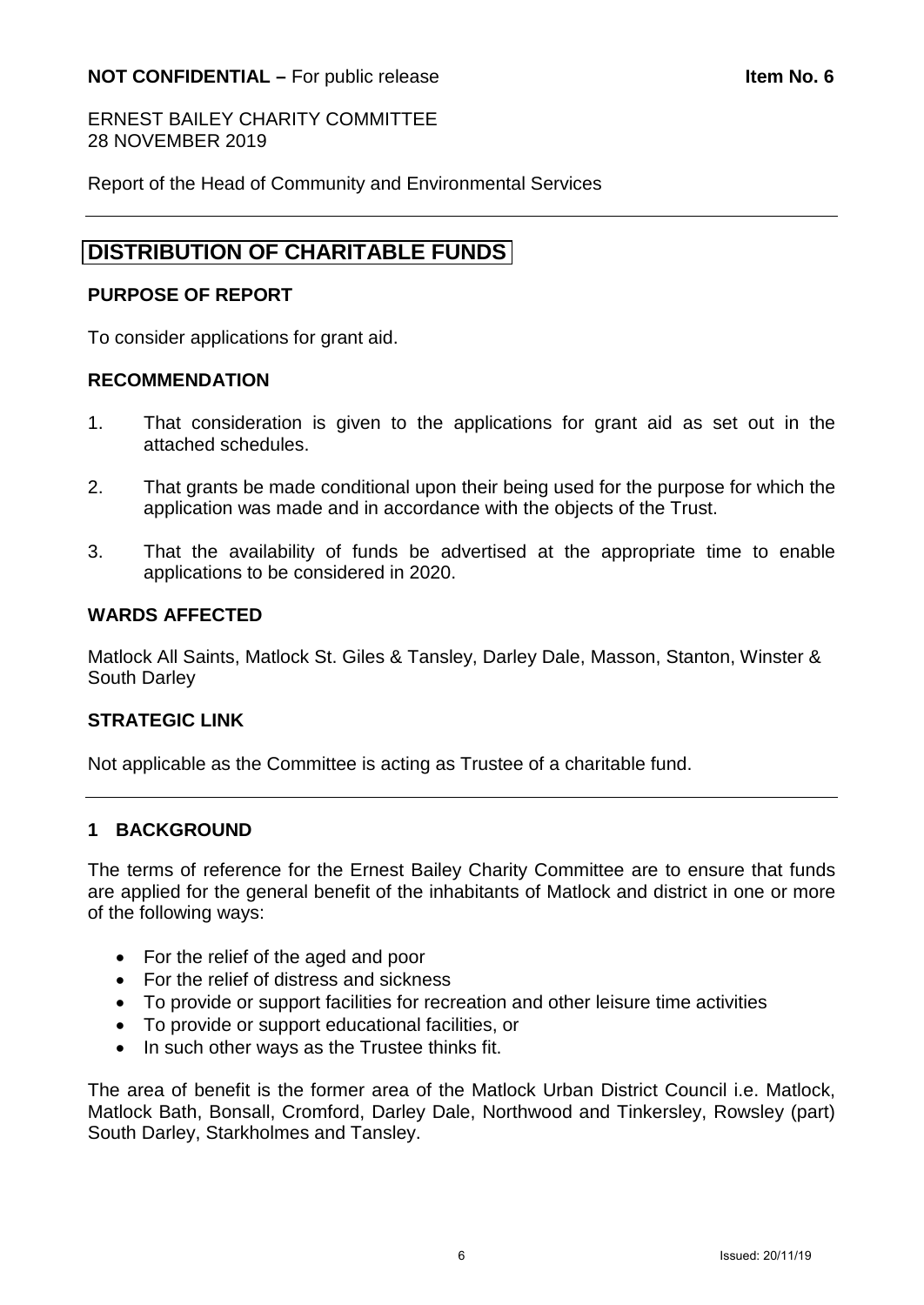## **2 FUNDING OF APPLICATIONS**

A total of 15 applications have been received which are summarised on the attached schedule. Based on merit and the financial position of the applicants, suggested grants have been identified from within the estimated amount for distribution of £1,500.

#### **3 RISK ASSESSMENT**

#### **3.1** Legal

The District Council became the sole Trustees of the Ernest Bailey Charity following approval by the Charity Commissioners on  $12<sup>th</sup>$  April 1985. This function was later delegated to the Ernest Bailey Charity Committee.

The Trustees may apply income for charitable purposes either directly or by way of donations or subscriptions to institutions or organisations which apply and which undertake in return to apply the whole or part of their income for such charitable purposes.

The Charity is not to relieve public funds. The Trustee shall not apply income or Charity directly in relief of rates, taxes or public funds, but may apply income in supplementing relief or assistance provided out of public funds.

#### **3.2** Financial

The balance of the distribution fund at 1<sup>st</sup> April 2019 was £38,948,45. The usual practice is to consider current grant applications from within the current year's interest receipts, estimated at £1,500.

Should the Committee decide to go against the recommended level, the result would be a reduction in the amount available for distribution in the future.

## **4. OTHER CONSIDERATIONS**

In preparing this report the relevance of the following factors has also been considered: prevention of crime and disorder, equality of opportunity, environmental, health, legal and human rights, financial, personnel and property considerations.

## **5. CONTACT INFORMATION**

Emma Mortimer on 01629 761392 or email [emma.mortimer@derbyshiredales.gov.uk](mailto:emma.mortimer@derbyshiredales.gov.uk) 

#### **6. BACKGROUND PAPERS**

| Date | <b>Description</b>                                                                                                                 | File        |
|------|------------------------------------------------------------------------------------------------------------------------------------|-------------|
| 2019 | September Applications and supporting documents, CD/Grants/Ernest<br>$\frac{1}{2}$ October numbered $\frac{1}{19} - \frac{15}{19}$ | Bailey 2019 |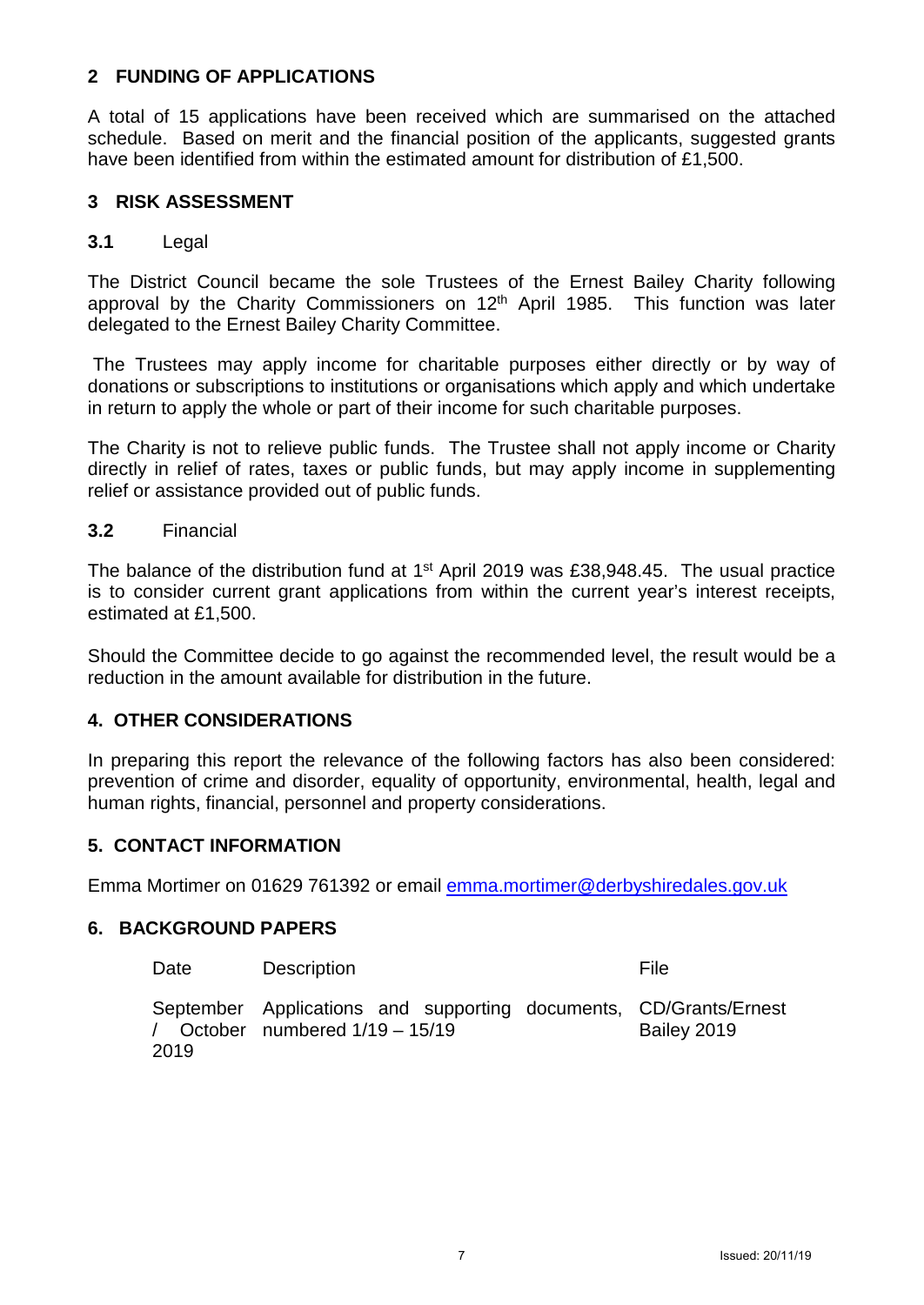**Appendix 1**

# **The Ernest Bailey Charity Schedule of Applications for Grant Aid 2019**

| <b>NO</b> | <b>ORGANISATION</b>                            | REG.<br><b>CHARITY</b> | <b>PROJECT/PURPOSE</b>                                                                | <b>TOTAL</b><br><b>COST</b> | <b>AMOUNT</b><br>STILL TO<br><b>BE RAISED</b> | <b>GRANT</b><br><b>REQUESTED</b><br><b>IF STATED</b> | <b>ACCOUNTS</b><br><b>RECEIVED</b> | <b>COMMENTS</b>                                                                                                                                              | <b>GRANTS</b><br><b>AWARDED</b><br><b>TO DATE</b>                                                        | <b>SUGGESTED</b><br><b>GRANT</b> |
|-----------|------------------------------------------------|------------------------|---------------------------------------------------------------------------------------|-----------------------------|-----------------------------------------------|------------------------------------------------------|------------------------------------|--------------------------------------------------------------------------------------------------------------------------------------------------------------|----------------------------------------------------------------------------------------------------------|----------------------------------|
| 1/19      | Denefield<br>Rangers                           |                        | To buy a new pond liner, the<br>existing one is damaged.                              | 550                         | 50                                            | 500                                                  | <b>Yes</b>                         | The pond is used by<br>children<br>for<br>environmental<br>education                                                                                         |                                                                                                          | 100                              |
| 2/19      | Matlock<br>Eaubonne<br>Twinning<br>Association |                        | Contribute for the cost of<br>visit to Eaubonne in 2020<br>and Eaubonne visit in 2021 | 100                         | $\Omega$                                      | 100                                                  | Yes                                | good<br>Promote<br>relations<br>between<br>two communities                                                                                                   | £50 in 2017<br>£75 in 2016<br>£50 in 2015<br>£75 in 2014                                                 | 50                               |
| 3/19      | Cromford<br>Playgroup                          | 1032532                | Publicity materials, leaflet,<br>banners & business cards                             | 215                         |                                               | 150                                                  | Yes                                | Need<br>increase<br>to<br>the<br>numbers<br>of<br>children<br>attending<br>the<br>to<br>nursery<br>the<br>ensure<br>playground<br>more<br>financially viable | £50 in 2018<br>£75 in 2012<br>£100 in 2007<br>£85 in 2006<br>£130 in 2005<br>£100 in 2004<br>£75 in 2003 | 50                               |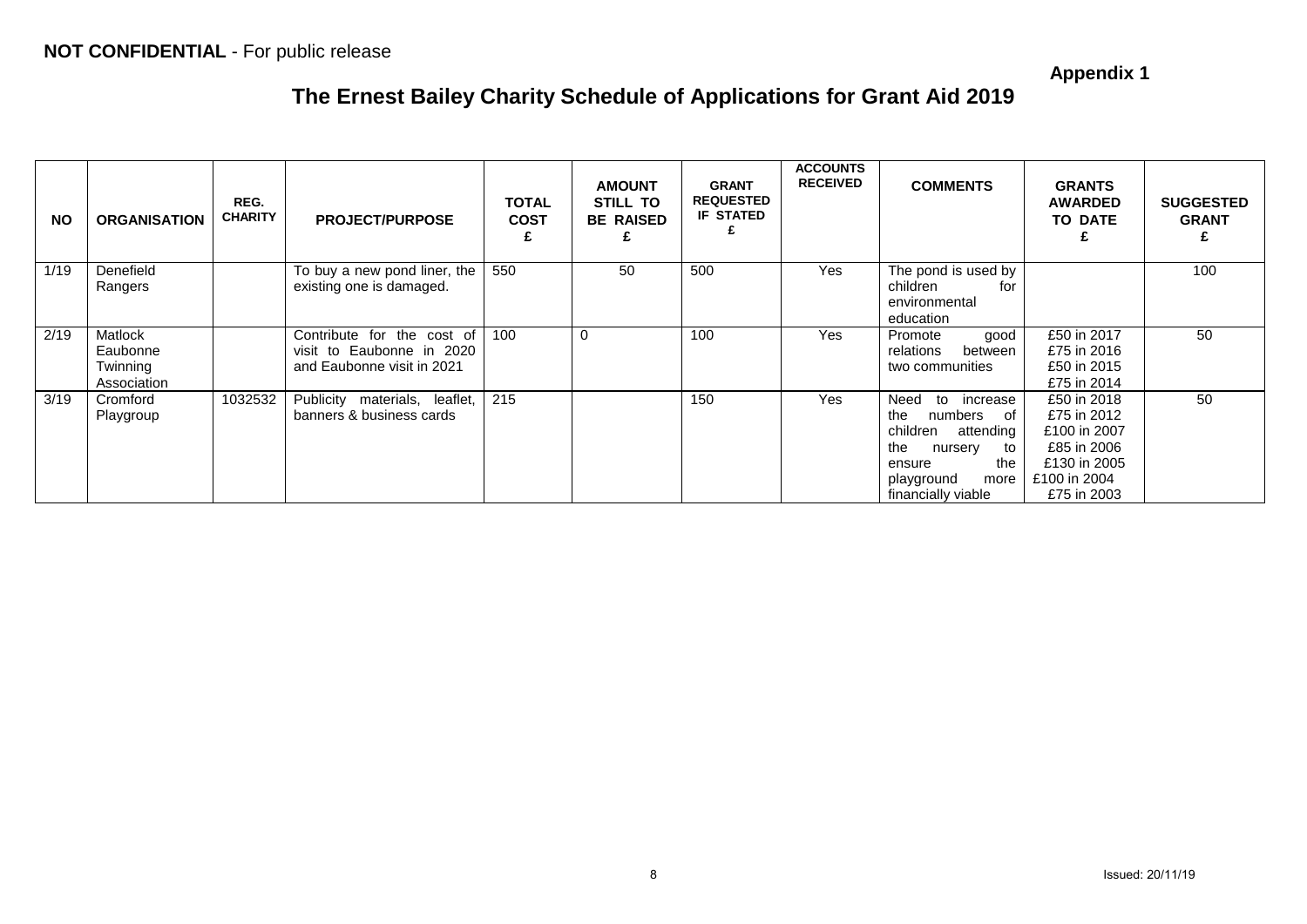| <b>NO</b> | <b>ORGANISATION</b>                     | REG.<br><b>CHARITY</b> | <b>PROJECT/PURPOSE</b>                                                              | <b>TOTAL</b><br><b>COST</b><br>£ | <b>AMOUNT</b><br><b>STILL TO</b><br><b>BE RAISED</b><br>£ | <b>GRANT</b><br><b>REQUESTED</b><br><b>IF STATED</b><br>£ | <b>ACCOUNTS</b><br><b>RECEIVED</b> | <b>COMMENTS</b>                                                                                                                                                              | <b>GRANTS</b><br><b>AWARDED</b><br><b>TO DATE</b><br>£ | <b>SUGGESTED</b><br><b>GRANT</b><br>£ |
|-----------|-----------------------------------------|------------------------|-------------------------------------------------------------------------------------|----------------------------------|-----------------------------------------------------------|-----------------------------------------------------------|------------------------------------|------------------------------------------------------------------------------------------------------------------------------------------------------------------------------|--------------------------------------------------------|---------------------------------------|
| 4/19      | Good Luck Mine<br><b>Matlock Bath</b>   |                        | Display of historical artefacts<br>& information board                              | 800                              | 300                                                       | 300                                                       | Yes                                | These artefacts are<br>in storage but would<br>like to display them<br>to their increasing<br>number of visitors.<br>Visitor<br>donations<br>used for upkeep of<br>mine only |                                                        | 150                                   |
| 5/19      | Matlock 50+<br>Forum                    |                        | Christmas refreshments &<br>entertainments for older<br>people and their insurance. | 650                              | 300                                                       | 150                                                       | Yes                                | To provide festive<br>cheer to local older<br>people. Without the<br>grant they would<br>have to cut back on<br>of<br>the<br>some<br>festivities                             | £75 in 2018<br>£75 in 2015                             | 100                                   |
| 6/19      | <b>Matlock &amp; District</b><br>Mencap | 235451                 | Christmas gifts for adults<br>with learning difficulties                            | 190                              | 25                                                        | 165                                                       | Yes                                | Without the grant<br>they would have to<br>purchase<br>smaller<br>gifts                                                                                                      | £75 in 2018                                            | 100                                   |
| 7/19      | <b>Matlock Talking</b><br>Newspaper     | 509862                 | Contribution to running costs                                                       | 4803                             | 2313                                                      | 250                                                       | Yes                                |                                                                                                                                                                              |                                                        | 150                                   |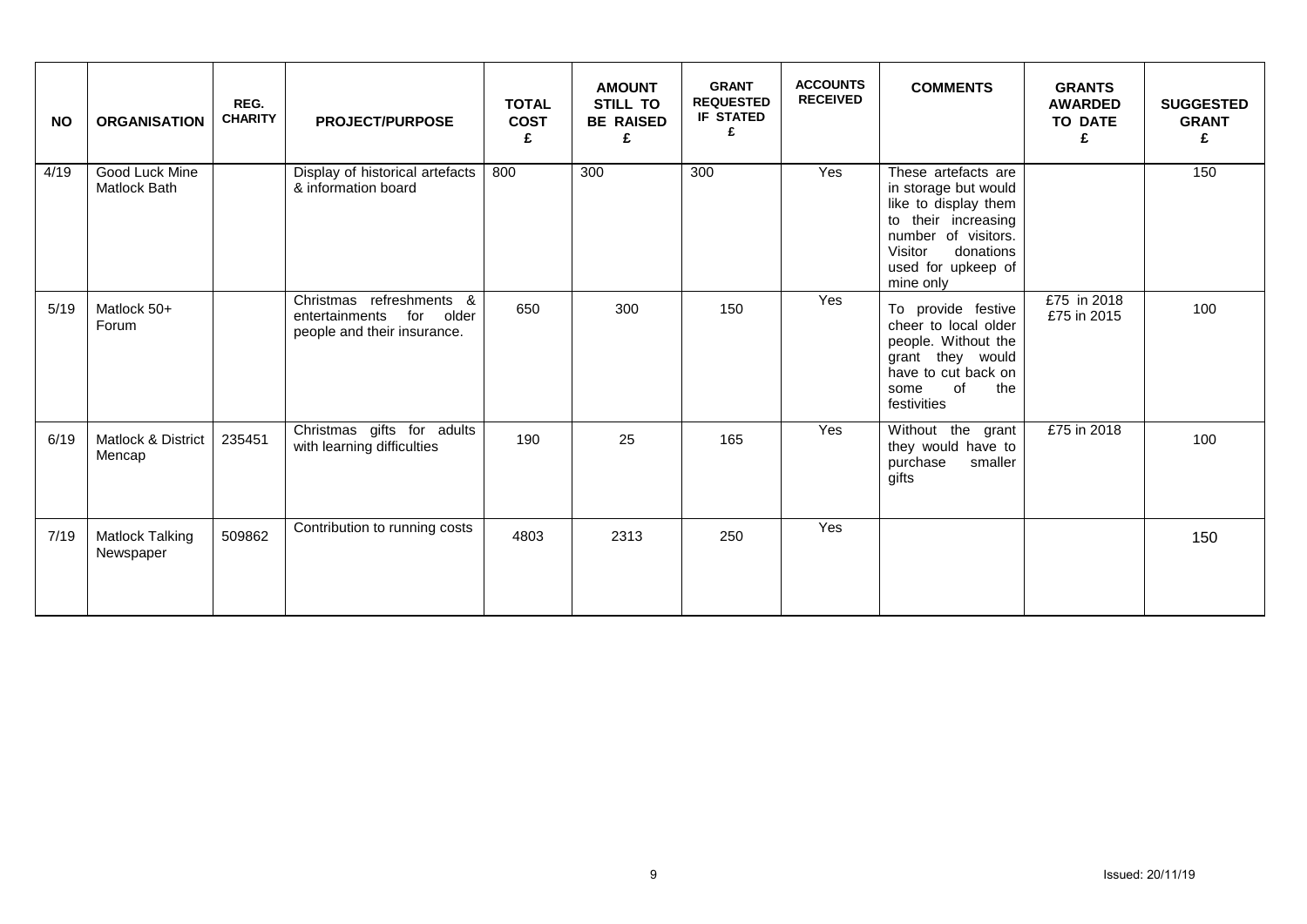| <b>NO</b> | <b>ORGANISATION</b>                           | REG.<br><b>CHARIT</b><br>Y | <b>PROJECT/PURPOSE</b>                                                                                            | <b>TOTAL</b><br><b>COST</b><br>£ | <b>AMOUN</b><br>T.<br><b>STILL</b><br><b>TO</b><br><b>BE</b><br><b>RAISED</b><br>£ | <b>GRANT</b><br><b>REQUESTE</b><br>D IF<br><b>STATED</b><br>£ | <b>ACCOUNTS</b><br><b>RECEIVED</b> | <b>COMMENTS</b>                                                                                                           | <b>GRANTS</b><br><b>AWARDED</b><br><b>TO DATE</b><br>£ | <b>SUGGESTED</b><br><b>GRANT</b><br>£ |
|-----------|-----------------------------------------------|----------------------------|-------------------------------------------------------------------------------------------------------------------|----------------------------------|------------------------------------------------------------------------------------|---------------------------------------------------------------|------------------------------------|---------------------------------------------------------------------------------------------------------------------------|--------------------------------------------------------|---------------------------------------|
| 8/19      | <b>PDSA</b>                                   | 208217                     | for<br>Pay<br>4<br>veterinary<br>consultations<br>Derby Vet<br>at<br>residents<br>from<br>hospital for<br>Matlock | 140                              |                                                                                    | 140                                                           | <b>No</b>                          |                                                                                                                           |                                                        | $\Omega$                              |
| 9/19      | <b>St</b><br>Johns<br>Ambulance               | 1077265<br>11              | Update communications equipment<br>that they will use at local events                                             | 1200                             |                                                                                    | 1200                                                          | No                                 |                                                                                                                           |                                                        | $\Omega$                              |
| 10/9      | Matlock<br>Lunch<br>Club                      |                            | To replace a worn out food trolley<br>used to bring food to 25+ needy<br>people of Matlock                        | 100                              |                                                                                    | 75-100                                                        | Yes                                |                                                                                                                           | £75 in 2014                                            | 75                                    |
| 11/19     | Matlock & District<br>Hard of Hearing<br>Club | 702266                     | Funds for entertainment at the<br>Christmas event                                                                 | 150-200                          |                                                                                    | 150-200                                                       | Yes                                |                                                                                                                           | £75 in 2013<br>£150 in 2014<br>£50 in 2016             | 100                                   |
| 12/19     | Christmas Day<br>lunch<br>Matlock Town FC     |                            | Provide 3 course meal, gifts, prizes<br>and card for 32-36 alone this<br>Christmas                                | 1000                             | 200                                                                                | 300                                                           |                                    | They<br>want<br>to<br>increase<br>the<br>number of people<br>they have<br>but<br>received £500 from<br>Local Project Fund | £100 in 2018                                           | 100                                   |